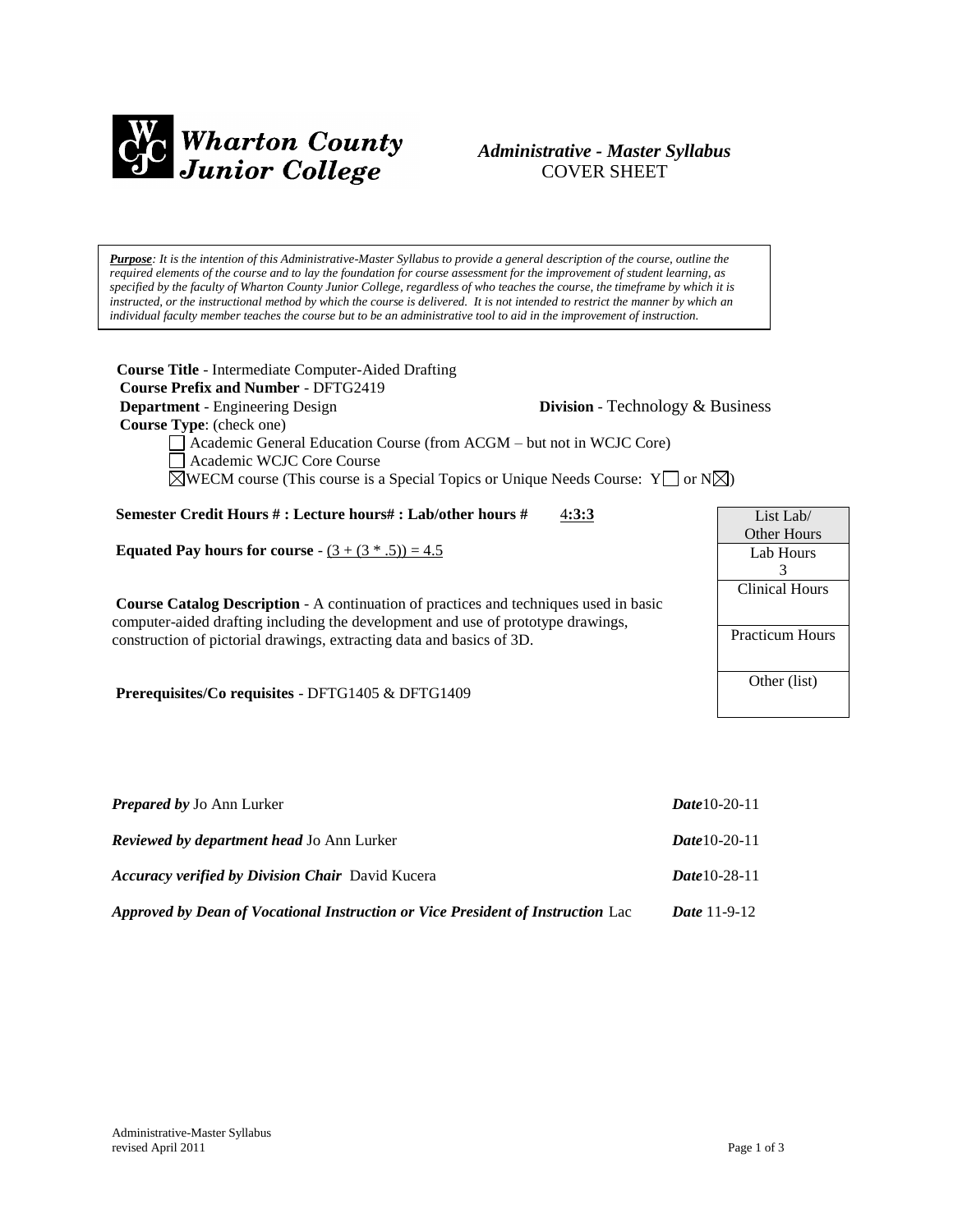

**I. Topical Outline** – Each offering of this course must include the following topics (be sure to include information regarding lab, practicum, clinical or other non-lecture instruction):

Operating System Review File Names File Extensions Wild Card Specifications File Operations Copy Erase Rename Hard disk organization Create subdirectories Remove subdirectories Navigating and directing commands to different path levels Introduction to Intermediate cad features Script files Template files Create and extraction of attributes **Slides** Autocad menu systems Paper space Advanced dimensioning techniques and methods

## **II. Course Learning Outcomes**

| <b>Course Learning Outcome</b>                                                                                                                                                          | <b>Method of Assessment</b>                                                                                                                                                |
|-----------------------------------------------------------------------------------------------------------------------------------------------------------------------------------------|----------------------------------------------------------------------------------------------------------------------------------------------------------------------------|
| Produce 2D and 3D drawings, pictorial drawings; use external<br>referencing of multiple drawings to construct a composite<br>drawing; and import and extract data utilizing attributes. | A semester project will be assessed using the departmental<br>rubric.<br>Eighty percent of the students will earn a minimum of 70% of<br>the points defined by the rubric. |

#### **III. Required Text(s), Optional Text(s) and/or Materials to be Supplied by Student.**

Required - AutoCAD 2011/2012 Tutor for Engineering Graphics; by Alan J. Kalameja; A flash drive is required for archiving data files

#### **IV. Suggested Course Maximum** - 20

#### **V. List any specific spatial or physical requirements beyond a typical classroom required to teach the course**.

Computer workstations, plotters/printers, data projection system and appropriate software